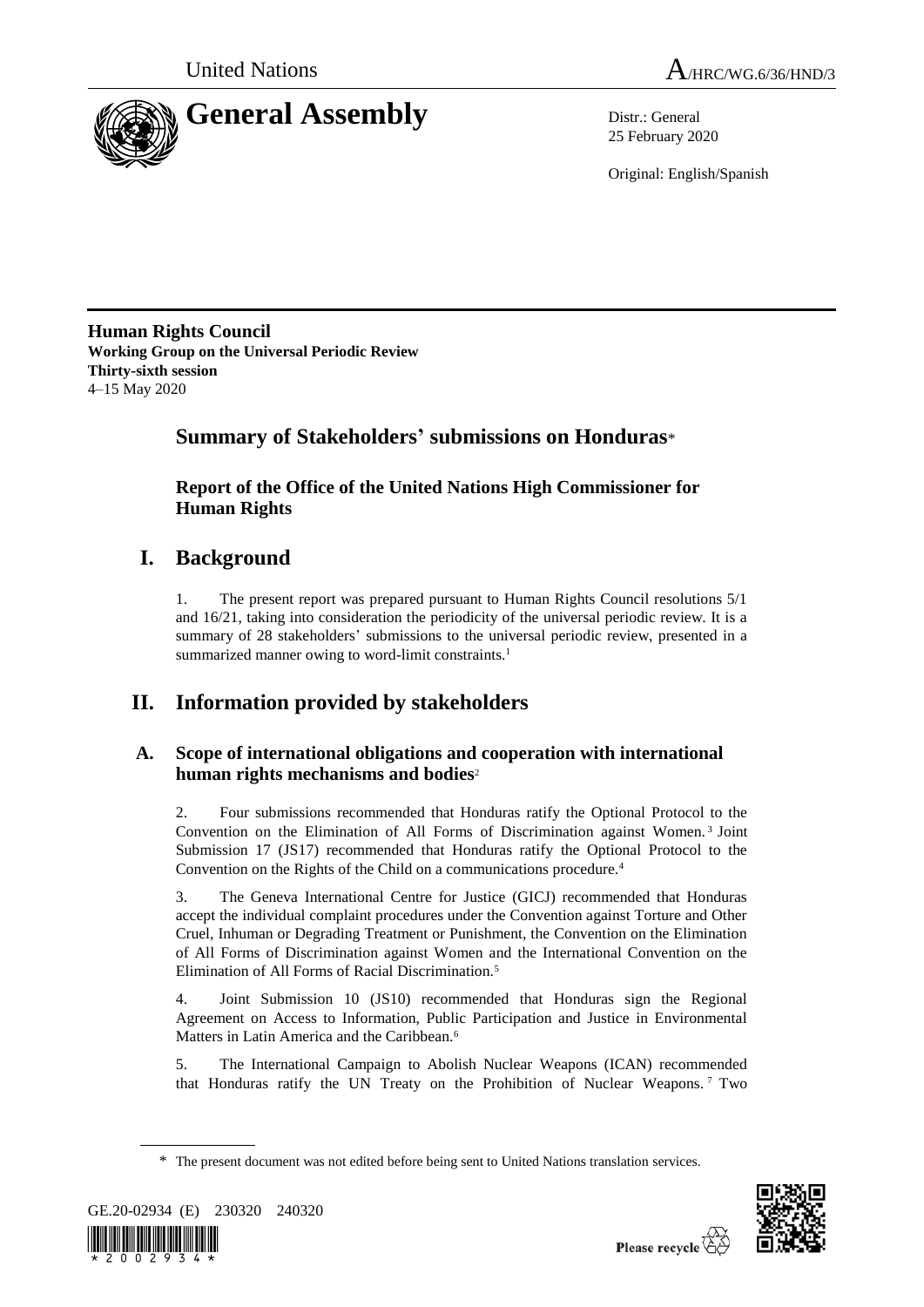submissions recommended that Honduras ratify the International Labour Organization Domestic Workers Convention, 2011 (No. 189).<sup>8</sup>

6. GICJ welcomed the establishment in Honduras of an office of the Office of the High Commissioner for Human Rights (OHCHR). It also noted that Honduras had received visits by several special procedures mandate holders and that, in 2017, it had submitted a midterm report to the Universal Periodic Review (UPR).<sup>9</sup> Joint Submission 4 (JS4) recommended that Honduras submit a midterm evaluation report on the implementation of the recommendations received during the present universal periodic review.<sup>10</sup>

7. GICJ noted positively the establishment in 2016 of the Mission to Support the Fight against Corruption and Impunity in Honduras (MACCIH) of the Organization of American States and recommended to extend its mandate beyond 2020.<sup>11</sup>

### **B. National human rights framework**<sup>12</sup>

8. JS10 acknowledged that there had been certain advances in the implementation of the recommendations received by Honduras during its second universal periodic review, including the creation of the Ministry of Social Development and Inclusion and the entry into operation of the Ministry of Human Rights.<sup>13</sup>

9. GICJ recommended that Honduras set out more specific, clear and objective criteria for the selection of the National Human Rights Commissioner (CONADEH), encourage indigenous and female candidates, and ensure a broader participation of civil society in the selection process.<sup>14</sup>

10. Joint submission 12 (JS12) recommended that Honduras ensure that the National Committee for the Prevention of Torture (CONAPREV) had sufficient resources and that its member were chosen by transparent and merit based selection criteria.<sup>15</sup>

11. JS4 recommended that Honduras systematically consult with civil society on the implementation of recommendations received under the universal periodic review and incorporate the results of that process into public policies for the promotion and defence of human rights.<sup>16</sup>

### **C. Implementation of international human rights obligations, taking into account applicable international humanitarian law**

#### **1. Cross-cutting issues**

#### *Equality and non-discrimination*<sup>17</sup>

12. Joint Submission 15 (JS15) noted that the recently adopted criminal legislation was still not compatible with international human rights standards on discrimination and that it should include definitions of direct and indirect discrimination besides prohibiting discrimination in both the public and private spheres.<sup>18</sup> It recommended that Honduras develop and adopt legislation to combat discrimination against vulnerable groups.<sup>19</sup> Red Lésbica Cattrachas (Cattrachas) recommended that a definition of hate crime should be expressly included in criminal legislation.<sup>20</sup>

13. Joint Submission 9 (JS9) highlighted that members of indigenous and Afro-Honduran communities and persons with disabilities continued to suffer discrimination and that children living in neighbourhoods where criminal gangs (*maras*) were particularly active were stigmatized and mistreated by law enforcement officers.<sup>21</sup>

14. JS9 also noted that machismo and discrimination against women remained prevalent in Honduras and that, in spite of the progress made, there was still a lack of adequate protection policies. It recommended that Honduras ensure the full implementation of the second plan for gender equality and equity, for the period 2010–2022, and that it foster a culture of non-discrimination against women.<sup>22</sup>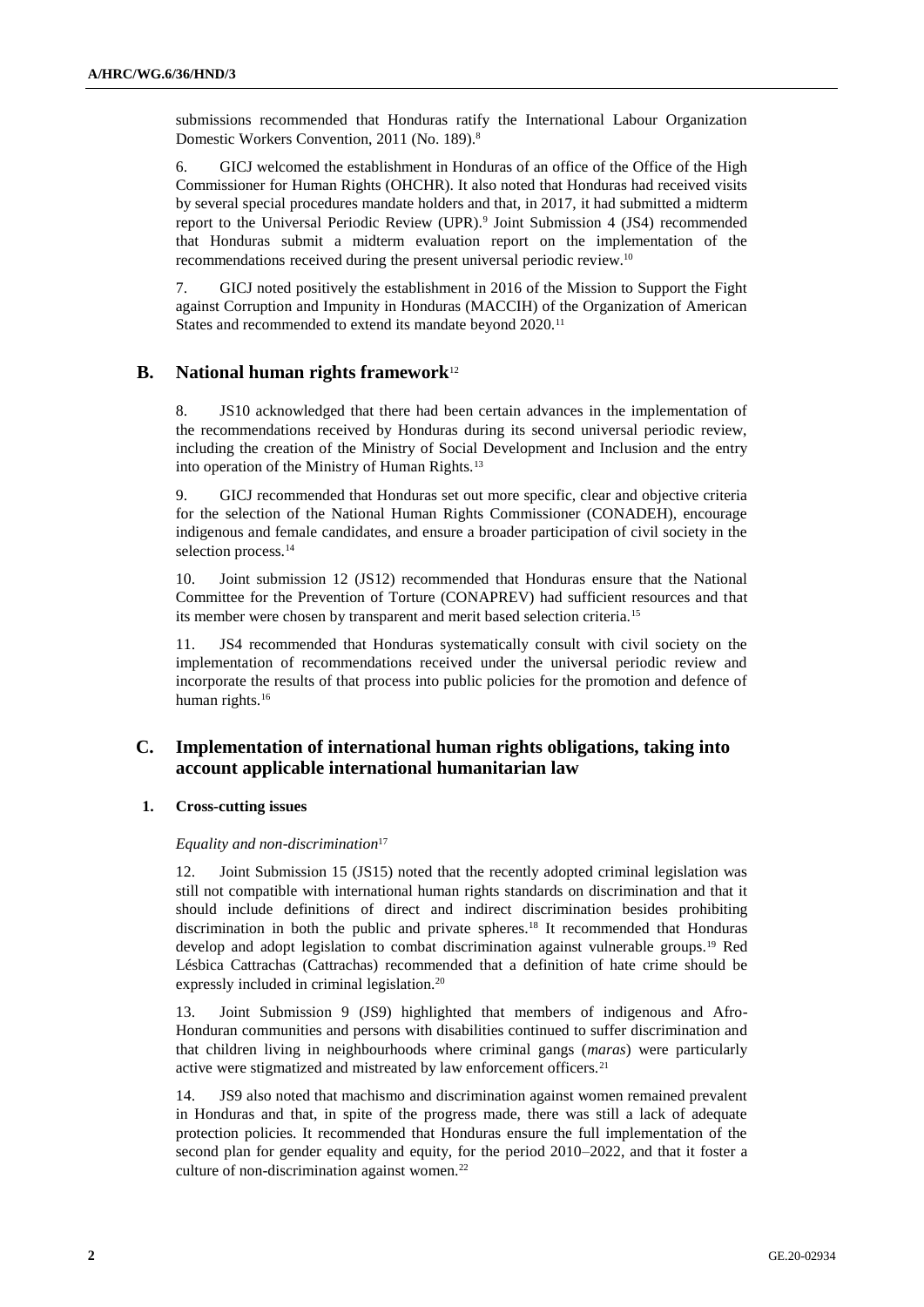15. Three submissions noted that lesbian, gay, bisexual, transgender and intersex people faced persistent discrimination and that, rather than safeguarding the rights of that community, the State appeared to be doing just the opposite.<sup>23</sup> Cattrachas noted that the media had had a prominent role in heightening the climate of hatred towards persons of diverse sex and gender and that religious fundamentalists encouraged discrimination against lesbian, gay, bisexual, transsexual, transgender, transvestite and intersex persons.<sup>24</sup>

16. Joint Submission 16 (JS16) highlighted that a gender identity law allowing transgender and transsexual persons to obtain identity documents that accurately reflected their gender identity had not yet been adopted.<sup>25</sup>

#### *Development, the environment, and business and human rights*<sup>26</sup>

17. Several submissions indicated that over the previous decade Honduras had granted a considerable number of concessions for mining, electricity, agro-industrial and tourism projects and noted that this development model, which was based on unrestricted extraction of natural resources without prior consultation with the communities affected, was incompatible with sustainable land use and respect for human rights and had led to many conflicts between residents, the State and private companies.<sup>27</sup>

18. Peace Brigades International Honduras Project (PBI) recommended that Honduras establish accessible, transparent and effective consultation and complaint mechanisms for communities affected by mining and commercial projects.<sup>28</sup> Joint Submission 14 (JS14) recommended that Honduras conduct an audit under international observation to verify the legality and legitimacy of the various mining projects.<sup>29</sup>

19. JS10 recommended that Honduras adopt a national plan of action to implement the United Nations Guiding Principles on Business and Human Rights in which all stakeholders, and in particular organizations of campesino, indigenous and Afrodescendant persons, participate as widely as possible. <sup>30</sup>

#### *Human rights and counter-terrorism*

20. PBI expressed serious concern about the definition of the offence of association for purposes of engaging in terrorism contained in the new Criminal Code, which, owing to the ambiguous manner in which it was phrased, could permit the criminalization of other forms of conduct and could be used against rights defenders.<sup>31</sup>

#### **2. Civil and political rights**

#### *Right to life, liberty and security of person*<sup>32</sup>

21. Several submissions reported serious human rights violations in the context of the Government's response to the protests that took place in the wake of the 2017 elections, including killings, arrests, acts of torture and ill-treatment, and the filing of criminal charges.<sup>33</sup> JS12 also noted reports of violent repression in the context of the 2019 mass demonstrations against health and education reforms proposed by the government, resulting in several deaths.<sup>34</sup>

22. Several submissions expressed concern about the ongoing militarization of the public security system, as reflected in the creation of the Public Security Council and the Public Order Military Police. Although initially established as a temporary measure, the latter has become a permanent structure with a steadily growing personnel.<sup>35</sup> PBI recommended that Honduras refrain from deploying the armed forces in citizen security operations, commit to a time frame for phasing out the Public Order Military Police and improve the human rights training provided to the security forces.<sup>36</sup>

23. JS12 noted that torture and other ill-treatment continued to be used by the security forces and highlighted that the vast majority of such cases remained in impunity. It also noted that the definition of torture in the new Criminal Code did not meet the requirements of the Convention against Torture and Other Cruel, Inhuman or Degrading Treatment or Punishment, since it did not include as active subjects individuals acting at the instigation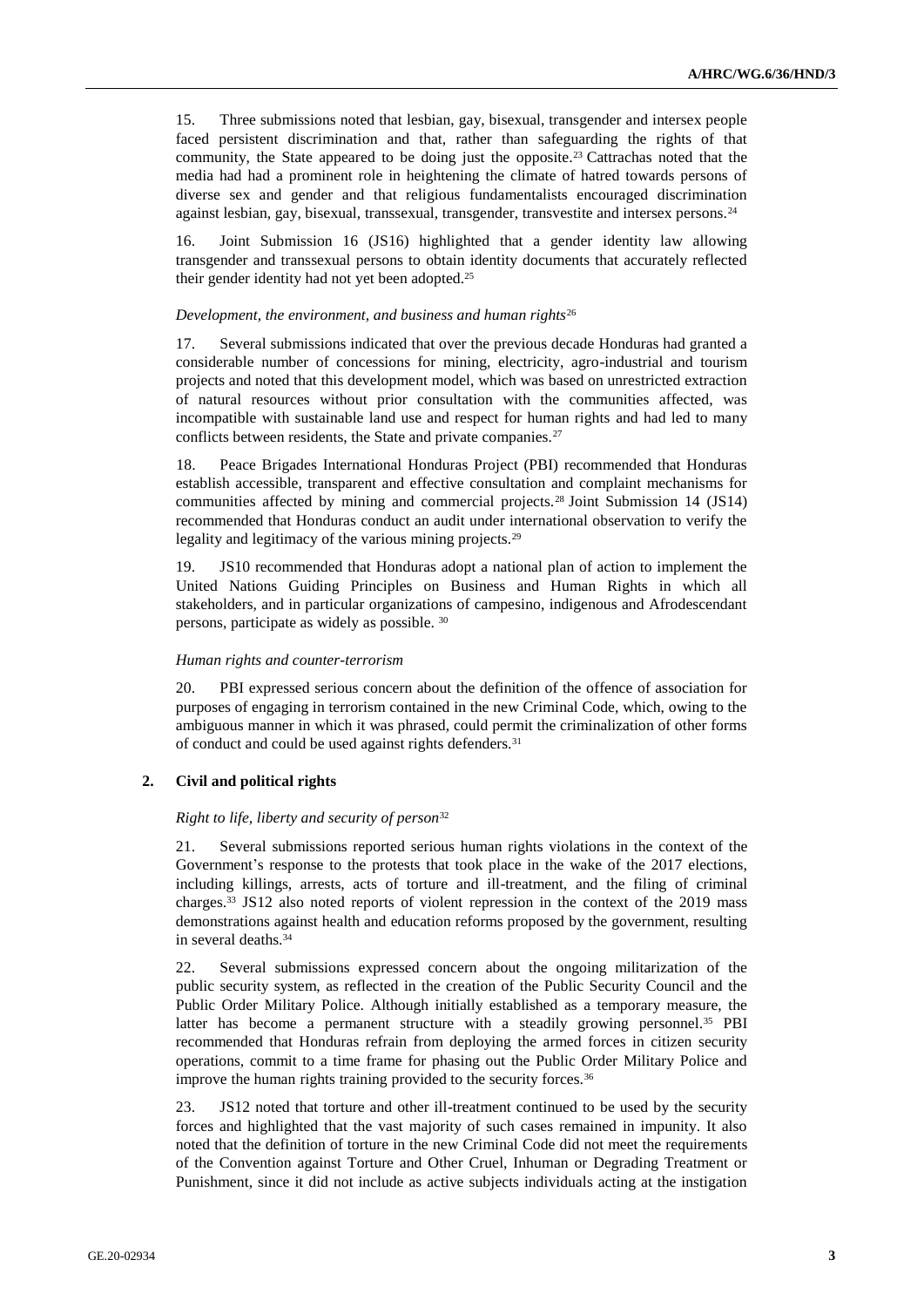or with the consent or acquiescence of a public official or other person in the exercise of public functions.<sup>37</sup>

24. Joint Submission 13 (JS13) highlighted that the United Nations Working Group on mercenaries had indicated that there were more than 74,000 security guards in Honduras, over 60,000 of which were not registered, and that the use of private security guards was poorly regulated.<sup>38</sup>

25. Three submissions were concerned about the situation of the penitentiary system, including the severe and widespread overcrowding, lack of access to quality healthcare and sanitation, and the high levels of prison violence.<sup>39</sup> JS12 stated that the percentage of pretrial detainees exceeded that of those condemned, and that the Criminal Procedure Code continued to establish 21 crimes for which pre-trial detention was mandatory.<sup>40</sup> GICJ recommended speeding up the adoption of the proposal tabled by the National Penitentiary Institute regarding the release of about 685 persons on humanitarian ground, most notably persons affected by mental or other disability.<sup>41</sup>

26. JS12 highlighted the increasing militarization in the management of prisons and the use of military facilities to hold persons deprived of liberty.<sup>42</sup> GICJ acknowledged the construction and refurbishment of certain prison facilities, but expressed concern over newly opened detention centres, such as the Centro de Ilama Santa Barbara and the Centro Penal de Moroceli, which were ruled by military agents.<sup>43</sup> Joint Submission 3 (JS3) recommended that Honduras allow unrestricted access to prisons for the National Committee for the Prevention of Torture (CONAPREV) and civil society organizations.<sup>44</sup>

27. Several submissions highlighted the persistence of widespread violence against lesbian, gay, bisexual, transgender and intersex persons.<sup>45</sup> JS16 reported that, according to data published by the Office of the National Commissioner for Human Rights (CONADEH), more than 280 persons of diverse sexual orientation had lost their lives in violent circumstances in the last decade and that over 90 per cent of those crimes had gone unpunished.<sup>46</sup> Two submissions indicated that the Act on Policing and Harmonious Social Relations continued to be used to justify the arbitrary detention of transgender persons.<sup>47</sup>

#### *Administration of justice, including impunity, and the rule of law*<sup>48</sup>

28. Joint Submission 8 (JS8) reported that the crisis precipitated by the 2009 coup d'état had worsened in recent years, exposing institutional weaknesses, a lack of separation between powers and a backdrop of persistent corruption and impunity.<sup>49</sup> GICJ urged Honduras to amend the selection and appointment procedures of the Supreme Court judges, the Attorney General and his/her Deputy and implement all the recommendations of the Special Rapporteur on the independence of judges and lawyers.<sup>50</sup>

29. GICJ was also alarmed by the high levels of impunity, in particular for crimes perpetrated against women and human rights defenders. It noted that political trials, delays in the administration of justice, and impunity for acts of violence, killings and human rights violations were giving rise to profound dissatisfaction among the population.<sup>51</sup>

30. JS3 reported that the creation of the Office of the Special Prosecutor for the Protection of Human Rights Defenders, Journalists, Media Professionals and Justice Officials had failed to provide an institutional response to the violence that those groups faced.<sup>52</sup> Joint Submission 11 (JS11) highlighted the violence and intimidation to which lawyers were exposed, in particular those working on cases directly affecting the interests of the army, security forces, landowners and private companies.<sup>53</sup>

31. Various communications referred to the emblematic case of the murder of the indigenous and environmental rights campaigner, Berta Caceres.<sup>54</sup> JS4 noted that, because of her high profile, greater progress had been made in the investigation of her case than in most others, but stressed that the investigation had still been plagued by irregularities.<sup>55</sup> JS11 recommended that Honduras continue with its inquiries into the alleged intellectual authors of this crime.<sup>56</sup>

32. The Center for Reproductive Rights (CPR) reported that justice officials were often unaware of the languages and cultures of the indigenous peoples and that the Office of the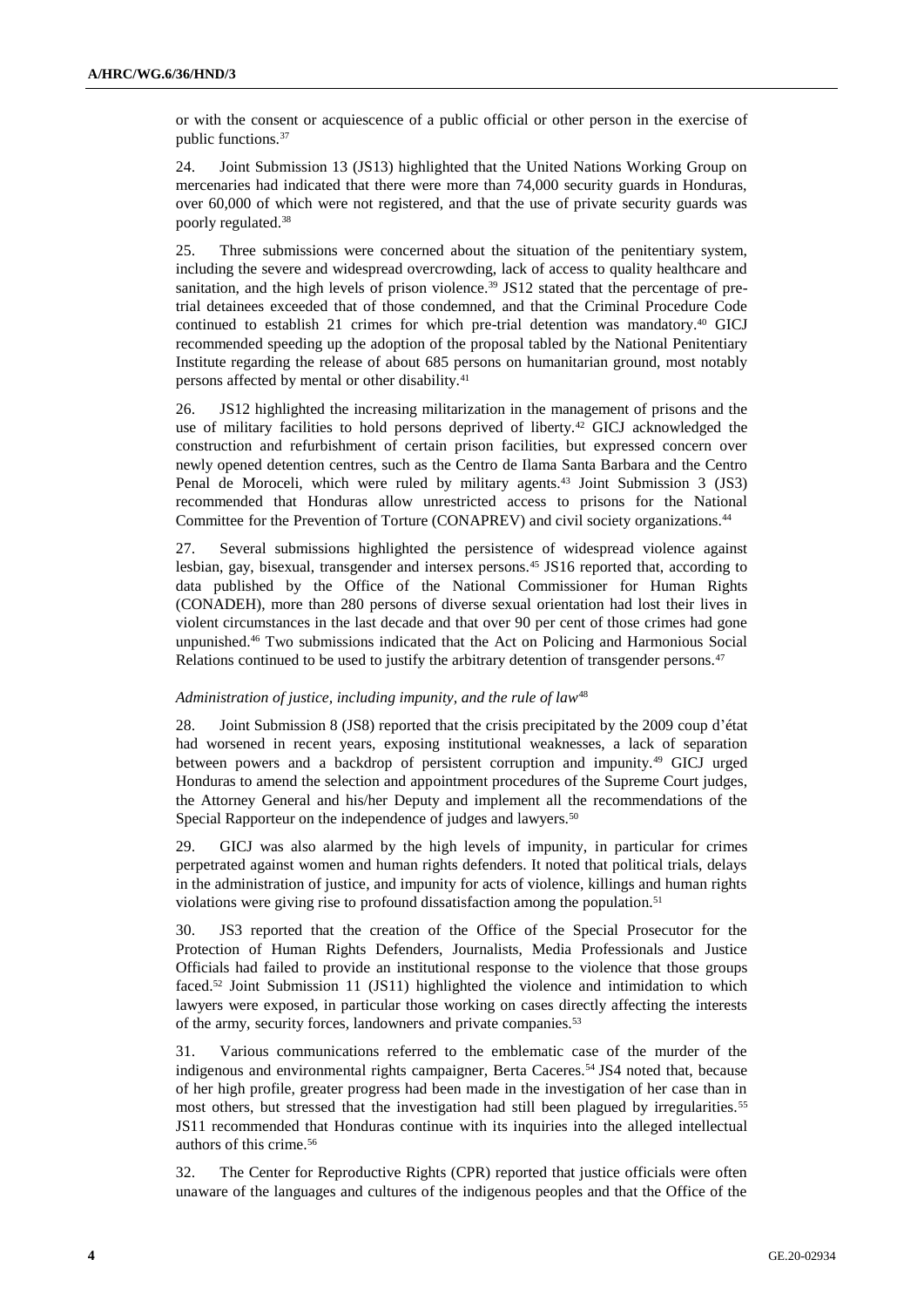Special Prosecutor for Ethnic Groups and Cultural heritage lacked financial and human resources to carry out its functions effectively.<sup>57</sup>

#### Fundamental freedoms and the right to participate in public and political life<sup>58</sup>

33. Several submissions raised concerns about provisions in the new Criminal Code that undermined freedom of expression and association and criminalized participation in social protests.<sup>59</sup>

34. A number of submissions drew attention to the sizeable number of incidents in which human rights defenders, including journalists, media professionals, indigenous rights defenders, environmental defenders, student leaders and trade union activists, had been killed, threatened, attacked or subjected to acts of violence.<sup>60</sup> Three submissions stated that the especially vulnerable situation of female human rights defenders was a particular concern.<sup>61</sup>

35. The Inter-American Commission on Human Rights (IACHR) drew attention to the persistently high rates of violence against journalists and the fact that most of these crimes went unpunished.<sup>62</sup> JS4 noted that journalists who reported on protests, organized crime, corruption, mining projects and human rights abuses were particularly vulnerable.<sup>63</sup>

36. Four submissions provided information on the adoption of the Act on the Protection of Human Rights Defenders, Journalists, Media Professionals and Justice Officials, in 2015, and the creation of the National Protection System.<sup>64</sup> JS3 expressed the view that the effectiveness of the National Protection System had been diminished by the failure to comply with regulations and civil society's limited involvement in decision-making.<sup>65</sup> PBI noted that the authorities were still not always fully informed about the system, especially in rural areas.<sup>66</sup> Three submissions recommended that Honduras provide the National Protection System with the necessary funding and operational capacity.<sup>67</sup>

37. JS11 noted that the Act on the Protection of Human Rights Defenders, Journalists, Media Professionals and Justice Officials envisaged physical protection measures only and did not address the structural reasons that placed these persons at risk. It thought it necessary that Honduras adopt an "integral protection policy", as defined by IACHR.<sup>68</sup>

38. Two submissions recommended that Honduras put a stop to campaigns that sought to smear and stigmatize human rights defenders and that it ran campaigns to raise awareness of their work, and particularly the work of female human rights defenders.<sup>69</sup>

39. PBI drew attention to the systematic use of criminal legislation to criminalize, curtail and undermine the work of human rights defenders.<sup>70</sup> Two submissions recommended that Honduras put a stop to such practices.<sup>71</sup>

40. Two submissions stated that article 72 of the Honduran Constitution prohibited censorship, but that article 75 stipulated an exception "to protect the ethical and cultural values of society". <sup>72</sup> The Committee to Protect Journalists (CPJ) noted that the Criminal Code currently in force criminalized calumny, insult and defamation and recommended that Honduras refrain from using criminal defamation lawsuits against reporters and ensure that "crimes against honor" were eliminated from the new Criminal Code.<sup>73</sup>

41. Three submissions highlighted that the Bill on Cybersecurity and Protection Measures against Acts of Hate and Discrimination on the Internet and Social Networks threatened freedom of expression and recommended that the Congress reject it.<sup>74</sup>

42. JS10 recommended that Honduras repeal the Act on the Classification of Public Documents relating to Security and National Defence, which restricted public access to information on private, State-backed projects that affected people's lives.<sup>75</sup>

43. Cultural Survival (CS) welcomed the regulations on community outreach media services that allowed organizations of indigenous communities and persons of African descent to use radio and television channels for cultural and educational purposes and to encourage community participation. However, it found it regrettable that more than 12 radio stations created by four indigenous groups had yet to be granted a licence.<sup>76</sup>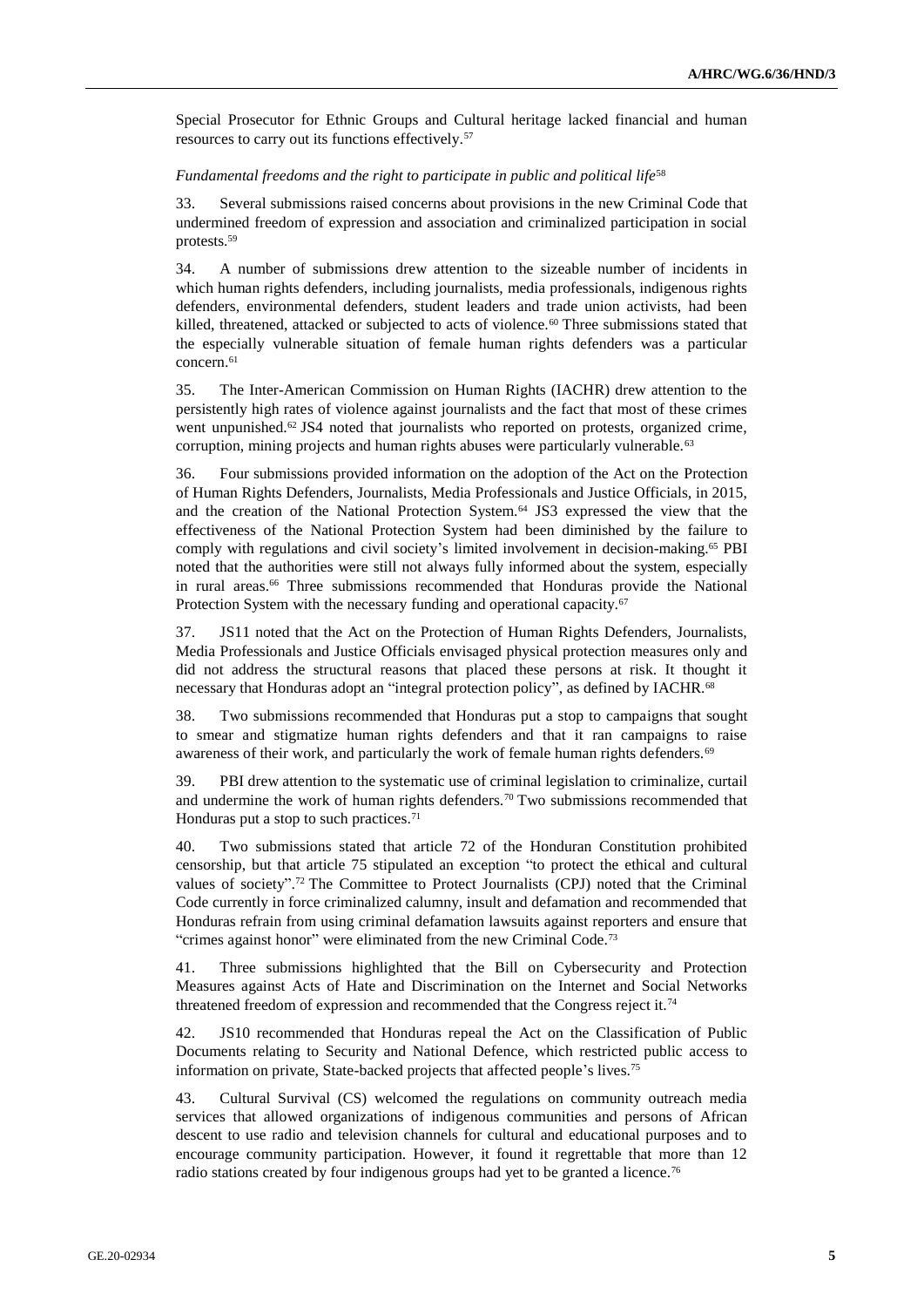#### *Prohibition of all forms of slavery*<sup>77</sup>

44. JS9 welcomed the efforts that Honduras had made to combat human trafficking by implementing the Trafficking in Persons Act and making investigations more thorough.<sup>78</sup> The European Centre for Law and Justice (ECLJ) noted that Honduras had increased resources and funding to the Inter-Institutional Commission to Combat Commercial Sexual Exploitation and Trafficking in Persons.<sup>79</sup> However, both submissions observed the persistence of a high number of cases of human trafficking.<sup>80</sup>

45. JS9 recommended that Honduras take steps to prevent sexual exploitation and human trafficking using public information campaigns in the media and on social networks and that it enhance detection, investigation and follow-up mechanisms with a view to bringing those responsible to justice.<sup>81</sup>

#### *Right to privacy and family life*

46. Three submissions noted that equal marriage was prohibited in Honduras and samesex couples were denied the right to adopt.<sup>82</sup>

47. Joint submission 1 (JS1) recommended that Honduras cease imports of invasive surveillance technology and abolish all security service practices related to the control of communications and the internet.<sup>83</sup>

#### **3. Economic, social and cultural rights**

#### *Right to work and to just and favourable conditions of work*<sup>84</sup>

48. JS3 highlighted that, since the coup d'état in 2009, Honduras had pursued policies that tended to heighten job insecurity and that gender inequality remained an issue in the formal employment sector. It recommended that Honduras repeal the Hourly Employment Act and implement public policies with a gender perspective in order to improve access to formal employment.<sup>85</sup>

49. Joint Submission 5 (JS5) welcomed the adoption of the Support for Micro and Small Enterprises Act but indicated that the lack of citizen security was a major obstacle to the development of micro-businesses.<sup>86</sup> Two submissions highlighted that widespread violence and extortion had had a serious impact on sectors such as public transport and small business.<sup>87</sup>

50. Joint Submission 7 (JS7) noted that the lack of legislation regulating sex work made sex workers more vulnerable to discrimination and ill-treatment and recommended that Honduras adopt the bill on autonomous sex work. It also recommended adoption of the bill on paid domestic work, which would mean that paid domestic work was recognized as employment and homes were recognized as places of work, and of the draft public policy on the prevention of damage to the health of women working in the maquila industry.<sup>88</sup>

51. JS4 recommended that Honduras amend articles 495, 537, 555, 558 and 563 of the Labour Code in order to remove all unjustified restrictions on freedom of association, trade union rights, collective bargaining and the right to strike.<sup>89</sup>

52. JS2 noted that applicants for jobs in many private companies and within the armed forces were required to undergo HIV screening.<sup>90</sup>

#### *Right to social security*<sup>91</sup>

53. JS15 indicated that, in 2019, the National Congress had amended the Framework Act on the Social Protection System so that pension and retirement funds could be used to finance health services, thereby jeopardizing the rights of those for whom the system had been created.<sup>92</sup>

#### *Right to an adequate standard of living*<sup>93</sup>

54. JS3 noted that the average poverty rate in Honduras over the past five years had been 68.12 per cent and that inequality persisted. It reported that the State's attempts to address those issues through welfare-based programmes had been ineffective.<sup>94</sup> Two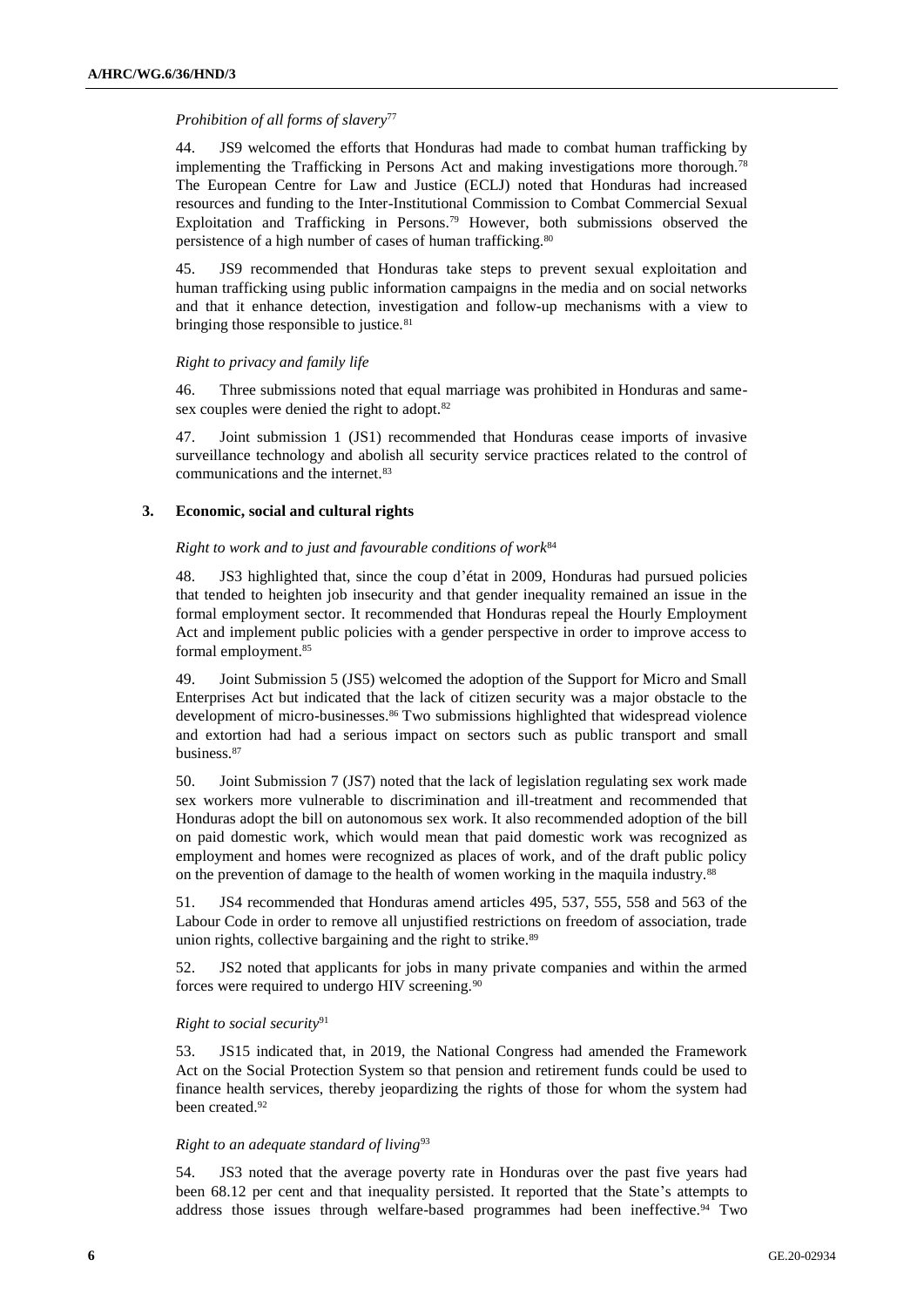submissions recommended that Honduras implement integrated public policies to reduce poverty, extreme poverty and inequality.<sup>95</sup>

55. Joint Submission 5 (JS5) reported that water was generally unsafe to drink and was not accessible to most people in Honduras, and that the country faced serious supply problems owing to bad practices in water storage and use and the impact of climate change.<sup>96</sup>

56. JS10 noted that the economic model that had taken root in Honduras treated land as an object to be exploited and monopolized by large corporations, had aggravated historical inequalities in access to land and had generated increasing social discord. It stated that the promotion of agricultural exports had resulted in unrelenting use of toxic agrochemicals and had discouraged the production of basic grains (corn, beans and rice), and that this had had a negative impact on food security and sovereignty.<sup>97</sup>

57. JS10 also noted that the State's response to the social discord had been repressive, and had involved taking criminal action against persons defending the rights of the campesino, indigenous and Afrodescendant communities. It drew attention to several specific conflicts, including the conflict in Bajo Aguán. It recommended that Honduras cease criminalizing the campesinos' struggle, adopt a protocol on forced evictions in rural areas that is in line with international human rights standards, and adopt the bill on comprehensive agrarian reform with a gender perspective.<sup>98</sup>

58. JS3 recommended that Honduras repeal Ministerial Agreement No. 1402-2018, under which technical environmental research had been classified as confidential information, and implement the principles of the United Nations Declaration on the Rights of Peasants and Other People Working in Rural Areas.<sup>99</sup>

#### *Right to health*<sup>100</sup>

59. JS5 highlighted the insufficient availability of medication and beds in public hospitals, which caused long waiting lists.<sup>101</sup> Joint Submission 17 (JS17) recommended that Honduras prioritize investment in the national health system in order to guarantee the availability of free, universal public health care.<sup>102</sup>

60. GICJ noted that, in 2019, more than 61'000 people in Honduras had been infected with dengue fever and that haemorrhagic dengue had claimed the lives of 106 persons. It recommended that Honduras reinforce preventive measures and seek technical assistance from the Pan-American Health Organization (PAHO).<sup>103</sup>

61. JS15 recommended that Honduras adopt policies on sexual and reproductive rights that are not influenced by religious doctrines, that it implement the National Policy on Sexual and Reproductive Health that was approved in 2016, and that it allocate sufficient budgetary resources to this policy.<sup>104</sup>

62. Four communications noted that Honduras maintained an absolute criminalization of abortion and a ban on emergency contraceptives. They recommended that Honduras decriminalize abortion and legalize it in cases of rape, incest, unviability of the foetus or risk to the life or health of the mother, and repeal the ban on emergency contraceptives.<sup>105</sup> CPR highlighted that the criminalization of abortion and the ban on emergency contraceptives disproportionately affected victims of sexual abuse, adolescent girls, and poor women.<sup>106</sup>

63. JS2 noted that the State's HIV prevention policies were ineffective and that persons infected by HIV faced discrimination. It recommended that Honduras repeal all legislation that undermined the rights of persons infected by HIV and re-establish the national HIV prevention programme as a means to facilitate coordination between the State and civil society.<sup>107</sup>

#### *Right to education*<sup>108</sup>

64. JS9 reported that a million children and teenagers between the ages of 3 and 17 either were outside the education system or did not regularly attend school, including a disproportionate number of indigenous children, children of African descent and children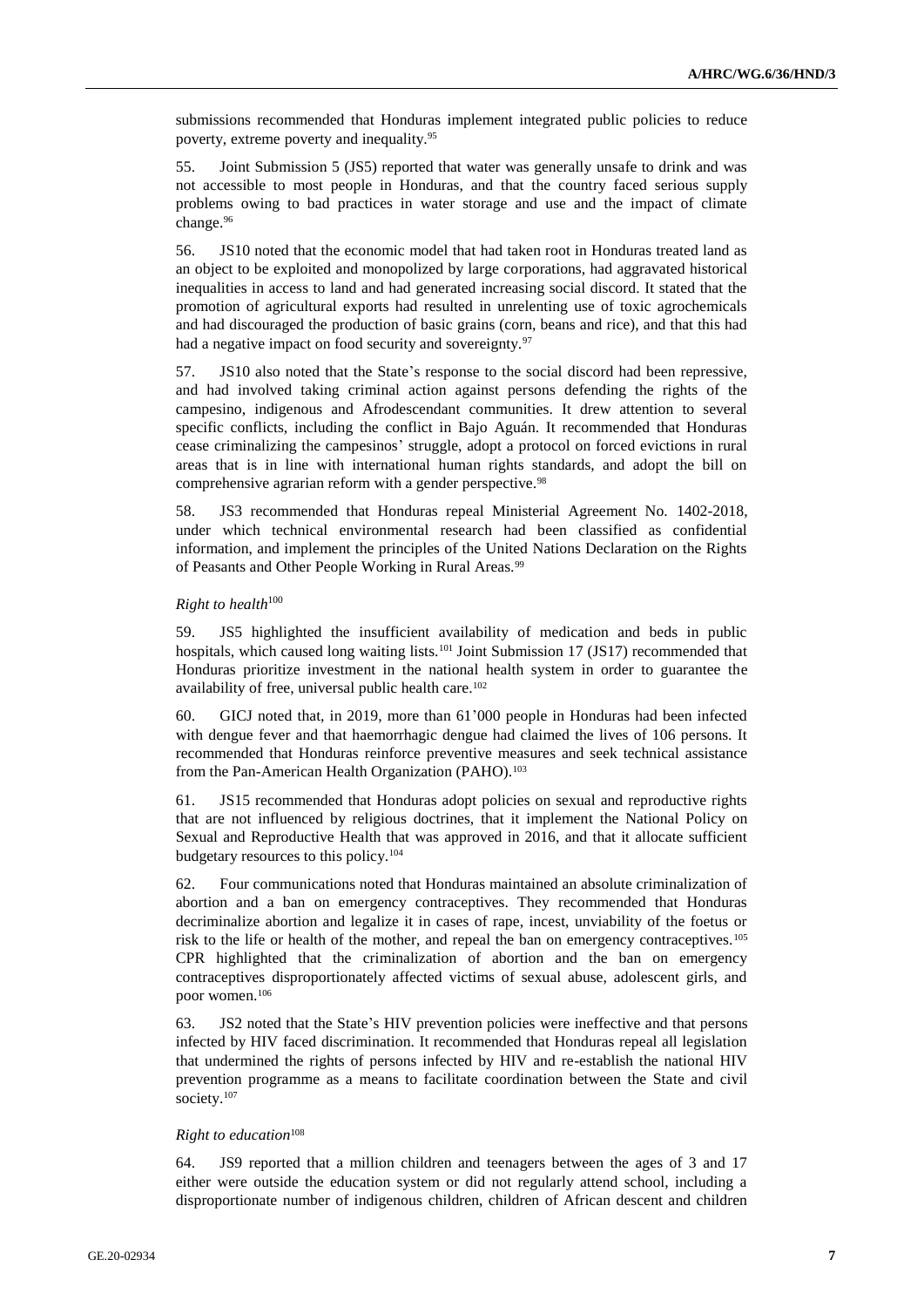with disabilities. It added that special attention needed to be given to the process of integrating returning migrant children and children displaced by violence into the education system.<sup>109</sup>

65. JS8 noted that the proportion of the State budget allocated to education had decreased between 2010 and 2019. <sup>110</sup> JS9 recommended that Honduras ensure that all children had access to education and that it guarantee the quality of education by allocating greater budgetary resources to teacher training and infrastructure.<sup>111</sup>

66. JS15 noted that, despite various attempts to address the situation, children and teenagers in Honduras still did not have access to comprehensive sex education owing to a lack of interest and political will on the part of the authorities and the considerable influence of the different churches in decision-making forums including educational reform committees.<sup>112</sup>

67. JS17 recommended that Honduras discontinue the Guardians of the Nation programme and ensure that children and teenagers did not take part in military activities.<sup>113</sup>

#### **4. Rights of specific persons or groups**

### *Women*<sup>114</sup>

68. JS3 drew attention to the structural violence suffered by women in Honduras, which was sustained by a culture of tolerance and high levels of impunity.<sup>115</sup> Several submissions noted the sizeable number of cases of domestic and sexual violence and highlighted the fact that Honduras had one of the highest rates of violent deaths of women and femicide in the world.<sup>116</sup>

69. IACHR warned that, although the country's homicide rate had fallen, the frequency of gender-related killings of women had not fallen to the same extent as that of other homicides. It was especially concerned about the particular brutality towards women evident in these killings.<sup>117</sup>

70. Joint Submission 7 (JS7) reported that, although a special team had been created in 2016 to investigate violent deaths of women and femicides, its budget was not sufficient. It noted that there were serious procedural flaws in the manner in which femicides were investigated and prosecuted, owing to a lack of human resources, limitations on their ability to travel to rural areas, a lack of technical supplies and equipment, and inadequate interinstitutional coordination.<sup>118</sup>

71. JS15 recommended that the new Criminal Code establish penalties for offences of sexual violence against women that are commensurate with the grave nature of these crimes.<sup>119</sup> Three submissions recommended that Honduras approve and implement the Protocol of Integral Attention for Victims and/or Survivors of Sexual Violence.<sup>120</sup> JS7 recommended that Honduras adopt the draft comprehensive law on violence against women and develop related public policies to combat the structural causes of violence against women.<sup>121</sup>

#### *Children*<sup>122</sup>

72. JS9 noted that many children are still not registered and recommended that Honduras extend the reach of campaigns to raise awareness of the importance of registering children among parents, predominantly in rural areas, and that it invest in mobile units to access the most remote locations.<sup>123</sup>

73. JS17 noted that the institutions tasked with protecting the rights of children and young people had persistent weaknesses and were insufficiently coordinated. It recommended that Honduras raise the status of the Directorate for Children, Adolescents and the Family and the National Institute for Youth to that of State secretariat, that it improve inter-institutional coordination and that it continue its efforts to implement a comprehensive system of safeguards for the rights of children and adolescents.<sup>124</sup>

74. JS3 recommended that Honduras prioritize public investment in projects for children and adolescents.125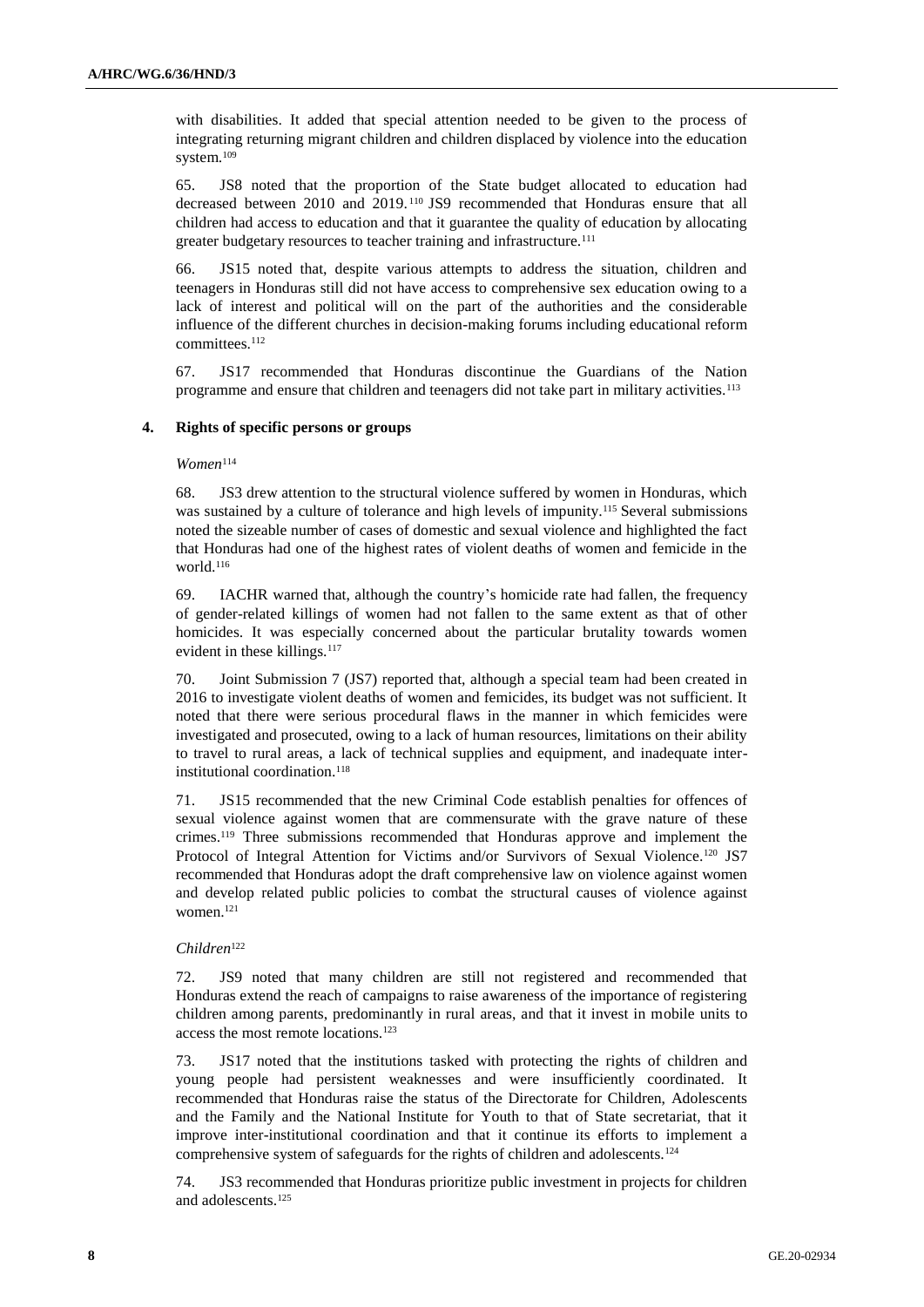75. Two submissions highlighted that minors were particularly vulnerable to the widespread violence that characterized the country, being exposed to threats, killings, acts of torture and sexual violence and recruitment into armed groups.<sup>126</sup> JS9 expressed concern about the extreme vulnerability of children living in street situations to so-called "social cleansing" operations.<sup>127</sup> JS17 recommended that Honduras allocate a budget to the National Policy on the Prevention of Violence against Children and Young People and proceed with its implementation.<sup>128</sup>

76. JS9 reported that most children between the ages of 5 and 17 lived in rural areas and that 16.4 per cent of them worked. It recommended that Honduras establish policies and mechanisms to prevent and eradicate child labour, including support programmes for lowincome families, campaigns to raise awareness of the importance of keeping children in school and prevention projects run in partnership with the private sector.<sup>129</sup>

77. JS17 noted that progress in implementing the special justice system for juvenile offenders had stalled. It acknowledged that efforts had been made to improve conditions in centres for juvenile offenders following the creation of the National Institute for Juvenile Offenders but noted that conditions remained precarious and that prevention, rehabilitation and social reintegration strategies had not been implemented.<sup>130</sup>

#### *Minorities and indigenous peoples*<sup>131</sup>

78. CS noted that the preliminary bill on free, prior and informed consent that had been submitted to the National Congress was not compatible with international standards and did not reflect the contributions of indigenous organizations and organizations of persons of African descent.<sup>132</sup> Several submissions recommended that Honduras postpone adoption of the bill and review the drafting process with a view to ensuring the active participation of all indigenous peoples and their organizations.<sup>133</sup>

79. JS13 pointed out that mining and energy projects launched in indigenous peoples' territories and lands without their prior consent had given rise to social and environmental conflicts in Honduras.<sup>134</sup> JS14 highlighted that indigenous leaders linked to acts of resistance and the defence of their natural resources faced violence, killings and criminal prosecution, while the crimes committed against them went unpunished.<sup>135</sup>

80. JS10 recommended that Honduras guarantee the right to prior consultation enjoyed by campesino, indigenous and Afrodescendant communities in the context of mining projects and that it comply with the ruling handed down by the Supreme Court of Justice in 2017 in the constitutional challenge brought against the law on mining.<sup>136</sup>

#### *Migrants, refugees, asylum seekers and internally displaced persons*<sup>137</sup>

81. JS6 noted that the main causes of forced displacement were threats, killings, extortion, forced recruitment into criminal organizations, sexual and domestic violence and land dispossession for the development of mining, energy, tourism and agro-industrial projects, and that indigenous communities, women, lesbian, gay, bisexual, transgender and intersex persons, children and adolescents were the population segments most likely to be adversely affected.<sup>138</sup>

82. JS8 noted that Honduras had acknowledged that forced displacement was a problem needing to be addressed at the national level with the creation of the Inter-Institutional Commission for the Protection of Persons Displaced by Violence in 2013 and the subsequent establishment of the Directorate General for the Care and Protection of Internally Displaced Persons. However, it emphasized that the latter body had not been allocated sufficient budgetary or human resources. It recommended adopting, as a matter of urgency, the bill on the prevention of forced displacements and the care and protection of forcibly displaced persons that had been submitted to the National Congress in 2019.<sup>139</sup>

83. Three submissions noted that the prevailing model of exclusive development and the climate of violence and discrimination were fuelling mass migration to North America and that, in 2018 and 2019, this had resulted in the formation of migrant caravans.<sup>140</sup> JS8 expressed concern about the criminalization of the caravans and the use of police and military force to prevent migrants from leaving the country.<sup>141</sup> JS3 noted the launch of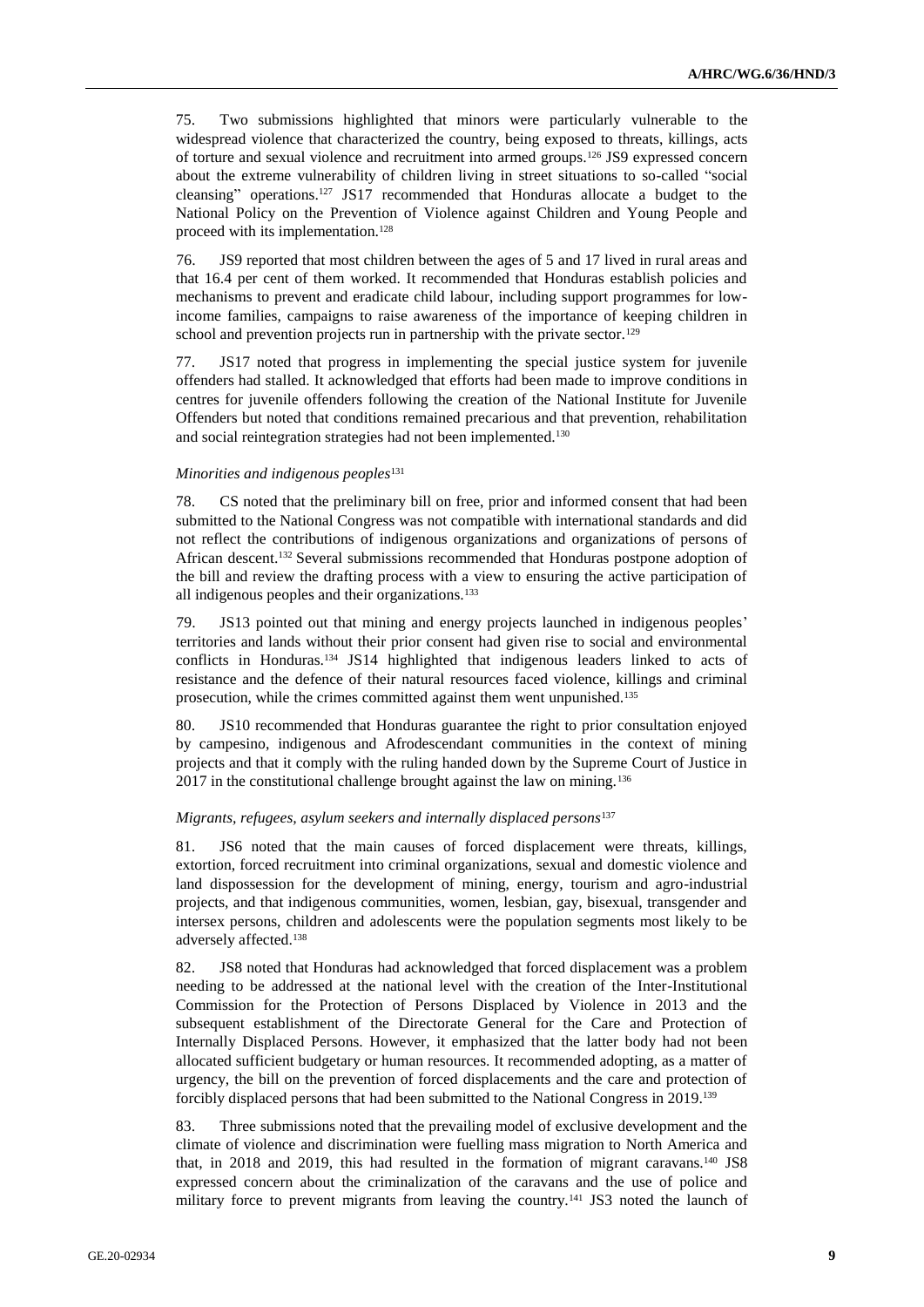campaigns threatening criminal action against the parents of migrant children, and even the possibility of three years' imprisonment, if they attempted to migrate irregularly.<sup>142</sup>

84. JS9 recommended that Honduras take measures to strengthen coordination between countries of origin, transit and destination in order to protect migrant children, young people and women and to safeguard their physical, psychological and emotional well-being by offering support programmes and guaranteeing access to basic services.<sup>143</sup>

85. JS8 noted that, in 2019, organizations of relatives of missing migrants had registered 741 Honduran migrants as having disappeared on the northward migration route. It emphasized that Honduras had not developed an effective mechanism for reporting persons who went missing outside the national territory and that there were no effective search and investigation mechanisms and no centralized register of missing persons.<sup>144</sup>

86. JS8 also reported that the number of Honduran migrants being detained in and deported from transit and destination countries had increased in recent years and that the consular assistance available to them was insufficient. It recommended that Honduras open more consulates, particularly along the migration route, and that it appoint consuls with expertise on migration issues.<sup>145</sup>

87. JS6 reported that 75,579 Hondurans had returned to the country in 2018, a year-onyear increase of 56.8 per cent.<sup>146</sup> JS17 recommended that Honduras provide comprehensive protection for unaccompanied young persons and children returning to the country and that it guarantee their social reintegration.<sup>147</sup> JS3 recommended that Honduras amend the Act on the Protection of Honduran Migrants and Members of Their Families to include reinsertion measures for deported migrants and protection measures for those at risk.<sup>148</sup>

88. JS17 recommended that Honduras rescind the migration agreements that gave it the status of a "safe third country" because it could not offer the conditions needed to ensure optimal security for those in need of international protection.<sup>149</sup>

#### *Notes*

| The stakeholders listed below have contributed information for this summary; the full texts of all |                                                              |  |
|----------------------------------------------------------------------------------------------------|--------------------------------------------------------------|--|
| original submissions are available at: www.ohchr.org.                                              |                                                              |  |
| Civil society                                                                                      |                                                              |  |
| Individual submissions:                                                                            |                                                              |  |
| AHR                                                                                                | The Advocates for Human Rights (United States);              |  |
| Cattrachas                                                                                         | Red Lésbica Cattrachas (Honduras);                           |  |
| <b>CPR</b>                                                                                         | The Center for Reproductive Rights, Inc. (Switzerland);      |  |
| <b>CPJ</b>                                                                                         | Committee to Protect Journalists (United States);            |  |
| CS                                                                                                 | Cultural Survival (United States of America);                |  |
| <b>ECLJ</b>                                                                                        | The European Center for Law and Justice (France);            |  |
| <b>GICJ</b>                                                                                        | Geneva International Centre for Justice (France);            |  |
| <b>ICAN</b>                                                                                        | International Campaign to Abolish Nuclear Weapons            |  |
|                                                                                                    | (Switzerland);                                               |  |
| PBI                                                                                                | Peace Brigades International Honduras Project (Honduras);    |  |
| <b>Red COIPRODEN</b>                                                                               | Coordinadora de Instituciones Privadas pro las Niñas, Niños, |  |
|                                                                                                    | Adolescentes, Jóvenes y sus Derechos (Honduras).             |  |
| Joint submissions:                                                                                 |                                                              |  |
| JS <sub>1</sub>                                                                                    | Joint Submission 1 submitted by: Access Now (United          |  |
|                                                                                                    | States of America), ACI Participa (Honduras);                |  |
| JS <sub>2</sub>                                                                                    | Joint Submission 2 submitted by: Red Lésbica Cattrachas      |  |
|                                                                                                    | (Honduras), La Fundación Llanto, Valor y Esfuerzo -          |  |
|                                                                                                    | LLAVES (Honduras);                                           |  |
| JS3                                                                                                | Joint Submission 3 submitted by: Asociación de Mujeres       |  |
|                                                                                                    | Intibucanas Renovadas - AMIR (Honduras), Asociación de       |  |
|                                                                                                    | Jueces por la Democracia – AJD (Honduras), Asociación        |  |
|                                                                                                    | Feminista Trans – AFET (Honduras), Asociación FÍAN           |  |
|                                                                                                    | Honduras (Honduras), Asociación Intermunicipal de            |  |
|                                                                                                    | Desarrollo y Vigilancia – AIDEVISH (Honduras), Asociación    |  |
|                                                                                                    | LGTB Arcoíris de Honduras (Honduras), Asociación Nacional    |  |
|                                                                                                    | de Personas viviendo con SIDA - ASONAPVSIDA                  |  |
|                                                                                                    |                                                              |  |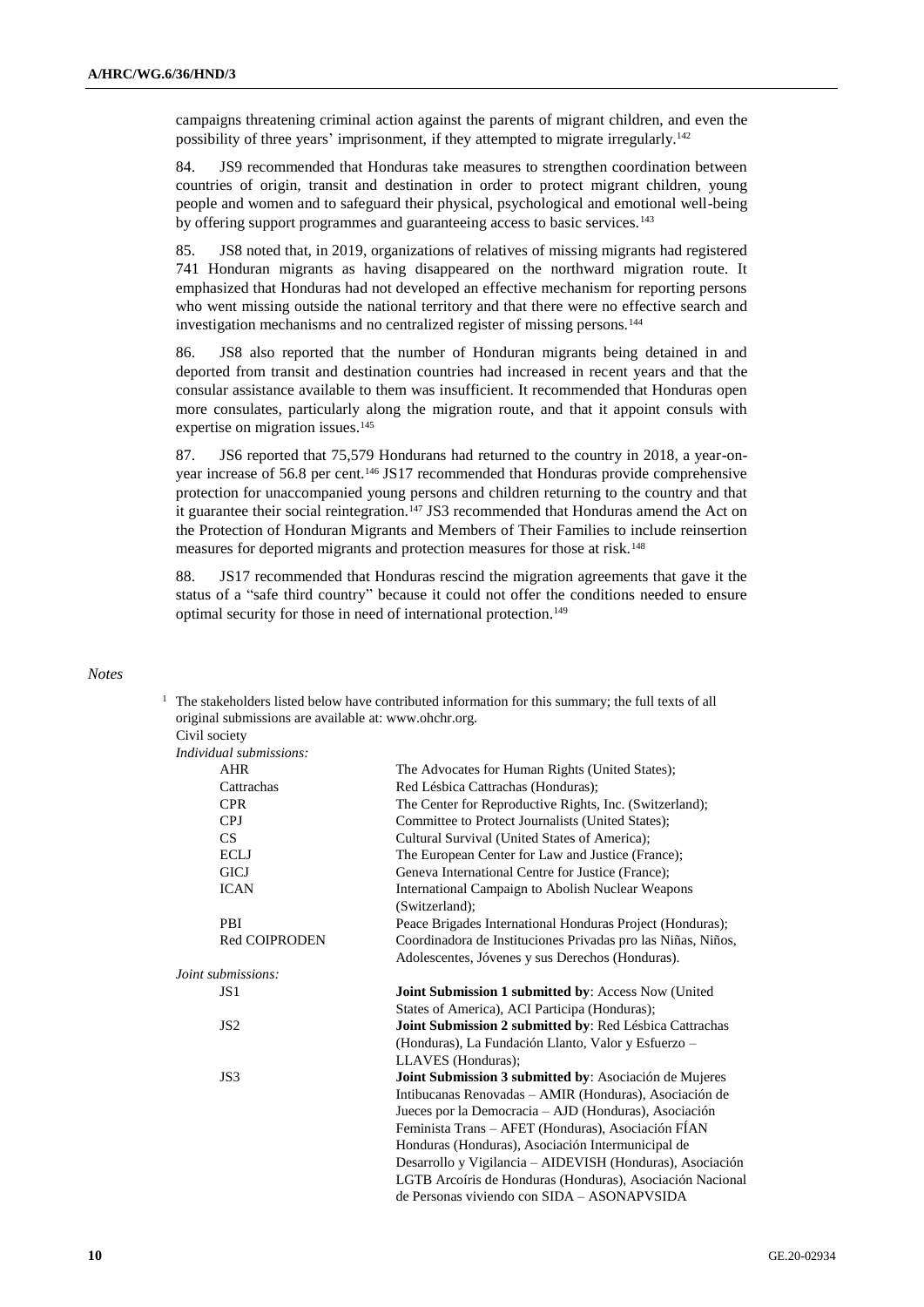(Honduras), Asociación para una ciudadanía participativa – ACI-Participa (Honduras), Asociación por la Democracia y los Derechos Humanos – ASOPODEHU (Honduras), Asociación Prevención y Educación en Salud Sexual y SIDA Tela – APREST (Honduras), Caritas – diócesis de San Pedro Sula (Honduras), Centro de Derechos de Mujeres – CDM (Honduras), Centro de Desarrollo Humano – CDH (Honduras), Centro de Educación y Prevención en salud, sexualidad y SIDA – CEPRES (Honduras), Centro de Estudios de la Mujer Honduras – CEM-H (Honduras), Centro de Estudios Para la Democracia CESPAD (Honduras), Centro de Investigación y Promoción de los Derechos Humanos – CIPRODEH (Honduras), Centro para la Prevención, Tratamiento y Rehabilitación de víctimas de la Tortura y sus familiares – CPTRT (Honduras), Colectivo Diamantes Limeños (Honduras), Colectivo Unidad Color Rosa – CUCR (Honduras), Comité de familiares de detenidos desaparecidos de Honduras – COFADEH (Honduras), Comité de familiares de migrantes desaparecidos del progreso – COFAMIPRO (Honduras), Comité por la libre expresión – C-Libre (Honduras), Coordinación de instituciones privadas por las niñas, niños, adolescentes, jóvenes y sus derechos – COIPRODEN (Honduras), Crisálidas de Villanueva (Honduras), Ecuménicas por el derecho a decidir (Honduras), Equipo de monitoreo independiente de Honduras – EMIH (Honduras), Equipo de reflexión, investigación y comunicación – ERIC-SJ (Honduras), Espacio ACI Familia franciscana – JPIC (Honduras), Federación de Sindicatos de Trabajadores de la Agroindustria – FESTAGRO (Honduras), Foro de mujeres por la vida (Honduras), Foro Nacional de Sida – FOROSIDA (Honduras), Foro nacional para las migraciones – FONAMIH (Honduras), Foro social de la deuda externa y desarrollo de Honduras – FOSDEH (Honduras), Frente amplio del COPENH (Honduras), Asociadas por lo Justo en Honduras – JASS (Honduras), Las hormigas (Honduras), Movimiento Ambientalista Social del Sur por la Vida – MASSVIDA (Honduras), Movimiento Indígena Independiente Lenca de la Paz en Honduras – MILPAH (Honduras), Movimiento ambientalista santabarbarense – MAS (Honduras), Movimiento amplio por la dignidad y la justicia – MADJ (Honduras), Movimiento de mujeres por la paz visitación padilla (Honduras), MUCA y plataforma agraria (Honduras), Observatorio permanente Bajo Aguan (Honduras), Organismo cristiano de desarrollo integral de Honduras – OCDIH (Honduras), Brigadas de Paz Internacional PBI (Honduras), Plataforma internacional contra la impunidad – PI (Honduras), Pastoral de movilidad humana – PMH (Honduras), Red de defensoras de derechos humanos de Honduras (Honduras), Red de participación de organización de sociedad civil Siguatepeque – RPOSC (Honduras), Red de trabajadoras sexuales de Honduras – REDMUDE (Honduras), Unión de empresas y de organización des trabajadores del Campo – UTC (Honduras), Vía campesina (Honduras); JS4 **Joint Submission 4 submitted by**: Alianza Mundial para la Participación Ciudadana – CIVICUS (South Africa), Red Latinoamericana y del Caribe para la Democracia – REDLAD (Colombia), Asociación de Organismos no Gubernamentales – ASONOG (Honduras); JS5 **Joint Submission 5 submitted by**: Congregación de Nuestra Señora de la Caridad del Buen Pastor (Switzerland), Misioneras de San Carlos Borromeo – Scalabrinianas (Honduras), Franiscanos Conventuales (Honduras);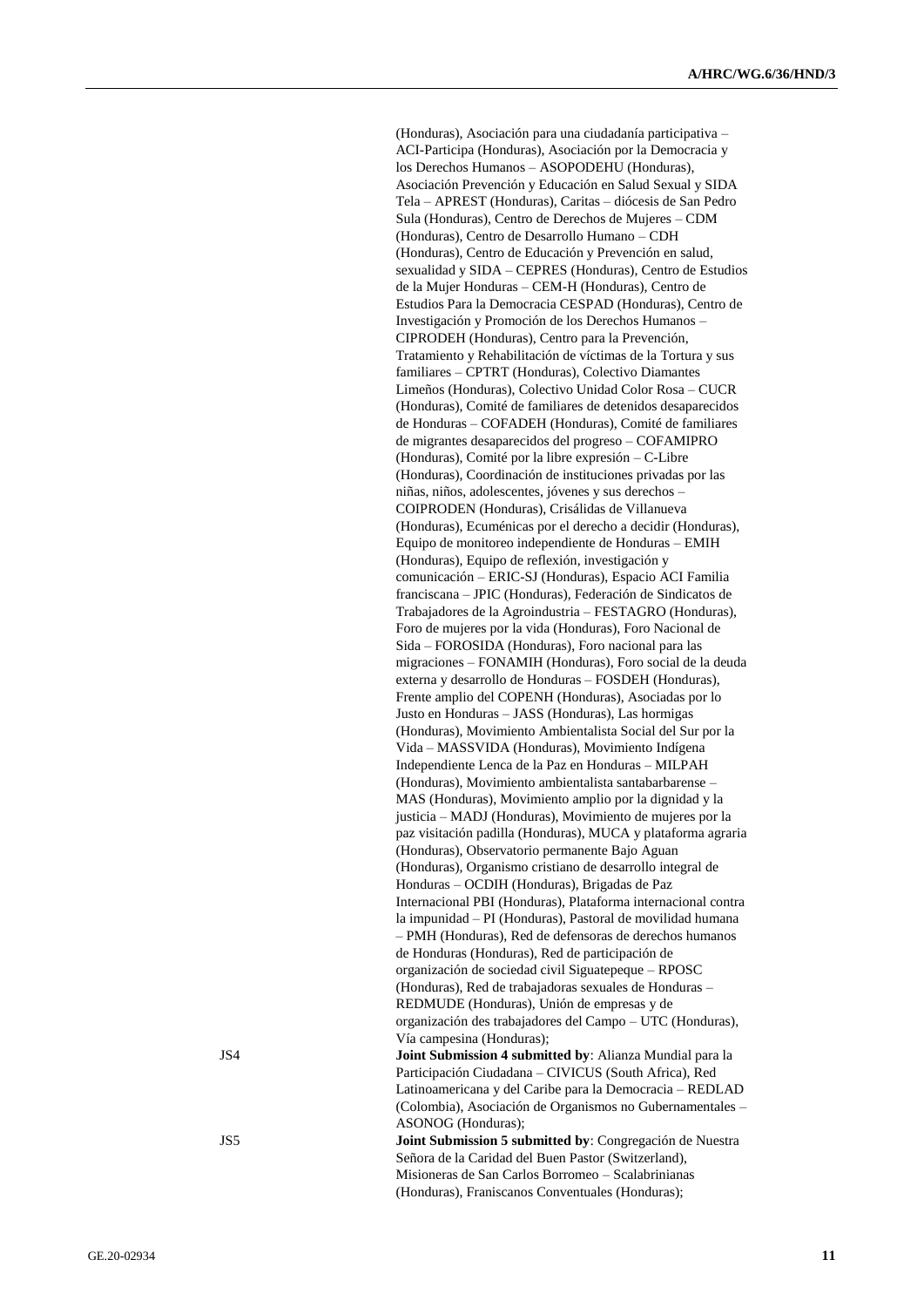| JS6         | <b>Joint Submission 6 submitted by: Cristosal (El Salvador),</b> |
|-------------|------------------------------------------------------------------|
|             | Asociación Para Una Vida Mejor de Personas                       |
|             | Infectadas/Afectadas por el VIH-Sida en Honduras -               |
|             | APUVIMEH (Honduras);                                             |
| JS7         | Joint Submission 7 submitted by: Centro de Derechos de la        |
|             | Mujer – CDM (Honduras), Asociadas por lo Justo – JASS            |
|             | (Honduras), Plataforma Right Here Right Now - RHRN               |
|             | (Honduras), Foro de Mujeres por la Vida (Honduras), Red          |
|             | Nacional de Defensoras de Derechos Humanos en Honduras -         |
|             | RNDDH (Honduras), Centro de Estudios de la Mujer - CEM-          |
|             | H (Honduras), Centro de Estudios y Acción para el Desarrollo     |
|             | de Honduras - CESADEH (Honduras), Grupo Sociedad Civil           |
|             | - GSC (Honduras), Red de Mujeres de Santa Bárbara                |
|             | (Honduras), Red de Mujeres Trabajadores Sexuales -               |
|             |                                                                  |
|             | REDMUDE/Restrasex (Honduras), Red Contra la Violencia            |
|             | de Choluteca (Honduras), Red de trabajadoras Domésticas de       |
|             | Francisco Morazán - RDT (Honduras), Grupo Lésbico y              |
|             | Bisexual Litos de Honduras - GLBLDH (Honduras),                  |
|             | Movimiento de Mujeres por la Paz "Visitación Padilla"            |
|             | (Honduras);                                                      |
| JS8         | Joint Submission 8 submitted by: Boston University School        |
|             | of Law International Human Rights Clinic (United States of       |
|             | America), Consejo Noruego para Refugiados (Norway),              |
|             | Equipo de Reflexión, Investigación y Comunicación                |
|             | (Honduras), Fundación para el Acceso a la Justicia y el Estado   |
|             | de Derecho (Mexico);                                             |
| JS9         | Joint Submission 9 submitted by: Istituto Internazionale         |
|             | Maria Ausiliatrice - IIMA (Switzerland), International           |
|             | Volunteerism Organization for Women, Education, and              |
|             |                                                                  |
|             | Development -VIDES International (Italy);                        |
| <b>JS10</b> | Joint Submission 10 submitted by: La Via Campesina               |
|             | Honduras (Honduras), FIAN Honduras (Honduras), Centro de         |
|             | Estudio para la Democracia – CESPAD (Honduras), Centro           |
|             | Desarrollo Humano - CDH (Honduras), Plataforma Agraria           |
|             | (Honduras), MILPAH (Honduras), Movimiento Ambientalista          |
|             | Social del Sur por la Vida - MASSVIDA (Honduras), Comité         |
|             | para la Defensa y Desarrollo de la flora y Fauna del Golfo de    |
|             | Fonseca - CODDEFFAGOLF (Honduras), ADEPES                        |
|             | (Honduras), Caritas (Honduras), Asociación para el desarrollo    |
|             | de la Península de Zacate Grande - ADEPZA (Honduras),            |
|             | Iglesia Católica Parroquias de Amapala y Langue (Honduras),      |
|             | UTC La Paz (Honduras), Movimiento Ambientalista de Santa         |
|             | Bárbara - MAS (Honduras), Observatorio permanente de             |
|             | derechos humanos del aguan - OPDHA (Honduras), ACI               |
|             | Participa (Honduras), Organismo Cristiano de Desarrollo          |
|             | Integral de Honduras - OCDIH (Honduras);                         |
| <b>JS11</b> | Joint Submission 11 submitted by: Avocats Barreau Paris          |
|             | (France), Consejo General de la Abogacia Española (Spain);       |
| JS12        | Joint Submission 12 submitted by: World Organization             |
|             | Against Torture OCMT (Switzerland), Center for Prevention,       |
|             | Treatment and Rehabilitation of Victims of Torture and their     |
|             | Families - CPTRT (Honduras);                                     |
| <b>JS13</b> | Joint Submission 13 submitted by: La Plataforma                  |
|             | Internacional contra la Impunidad (Guatemala), El Consejo        |
|             | Indígena Lenca (Honduras);                                       |
| <b>JS14</b> | Joint Submission 14 submitted by: Movimiento Amplio por          |
|             | la Dignidad y Justicia (Honduras), Consejo Cívico de             |
|             | Organizaciones Populares e Indígenas de Honduras -               |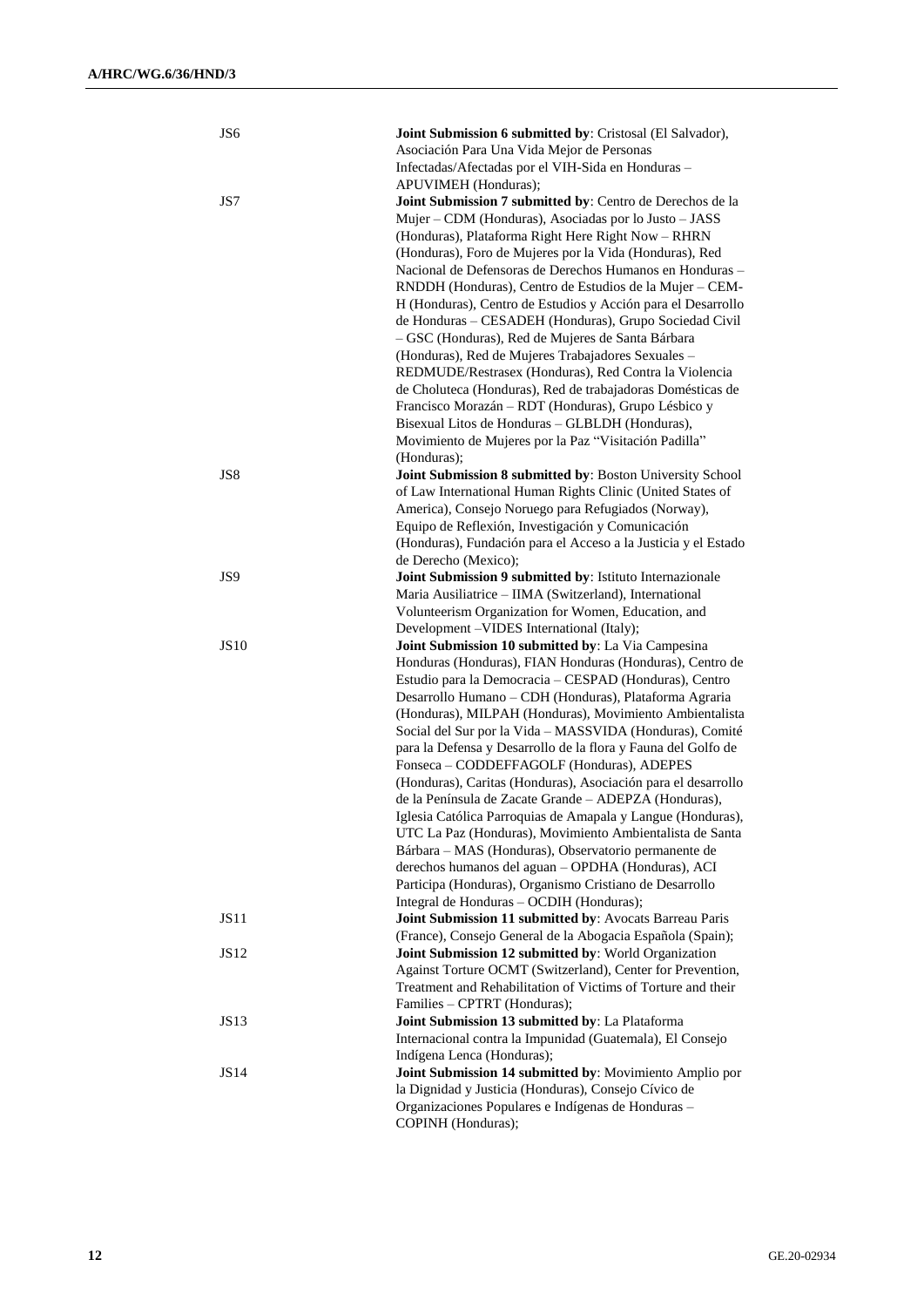| <b>JS15</b>                                                       | Joint Submission 15 submitted by: Plataforma Derechos                                                         |
|-------------------------------------------------------------------|---------------------------------------------------------------------------------------------------------------|
|                                                                   | Aquí y Ahora Honduras (Honduras), Sexual Rights Initiative                                                    |
|                                                                   | (Switzerland), Comité por la Diversidad Sexual de Honduras                                                    |
|                                                                   | (Honduras), Plataforma Somos Muchas (Honduras), Grupo                                                         |
|                                                                   | Estratégico por la Anticoncepción de Emergencia (Honduras);                                                   |
| <b>JS16</b>                                                       | Joint Submission 16 submitted by: Asociación Kukulcan                                                         |
|                                                                   | (Honduras), Asociación Colectivo Violeta (Honduras),                                                          |
|                                                                   | Asociación LGTB Arcoiris de Honduras (Honduras),                                                              |
|                                                                   | Humanos en Acción (Honduras), Grupo Lésbico Bisexual                                                          |
|                                                                   | LITOS (Honduras), SOMOS Centro para el Desarrollo y la                                                        |
|                                                                   | Cooperación LGTBI (Honduras), Grupo Lésbico Bisexual                                                          |
|                                                                   | Trans Feminista Ixchel (Honduras), Asociación de Derechos                                                     |
|                                                                   | Humanos Cozumel Trans (Honduras);                                                                             |
| JS17                                                              | Joint Submission 17 submitted by: Aldea Infantiles SOS                                                        |
|                                                                   | (Honduras), Asociación Compartir con los Niños (Honduras),                                                    |
|                                                                   | Asociación Cristiana de Jóvenes - ACJ (Honduras),                                                             |
|                                                                   | Asociación Hondureña de Apoyo al Autista - APOAUTIS                                                           |
|                                                                   | (Honduras), Asociación Juventud Renovada Hogar Diamante                                                       |
|                                                                   | (Honduras), Asociación Libre Expresión (Honduras),                                                            |
|                                                                   | Asociación para una Sociedad más Justa - ASJ (Honduras),                                                      |
|                                                                   | Asociación Programa Amigo de los Niños / Children                                                             |
|                                                                   | International APAN/CI (Honduras), Casa Alianza de                                                             |
|                                                                   | Honduras (Honduras), Casa Asti (Honduras), Casa de los                                                        |
|                                                                   | Ángeles de Honduras (Honduras), Casa Hogar Temporal                                                           |
|                                                                   | Bencaleth (Honduras), Familias Solidarias de Honduras                                                         |
|                                                                   | (Honduras), Fundación Hondureña de Rehabilitación e                                                           |
|                                                                   | Integración del Limitado FUHRIL (Honduras), Instituto                                                         |
|                                                                   | Psicopedagógico "Juana Leclerc" IPJL (Honduras), Nuestro                                                      |
|                                                                   | Pequeños Hermanos - NPH (Honduras), Olimpiadas                                                                |
|                                                                   | Especiales (Honduras), Plan Internacional Honduras                                                            |
|                                                                   | (Honduras), Programa de Rehabilitación de Parálisis Cerebral                                                  |
|                                                                   | - PREPACE (Honduras), Proyecto Alternativas y                                                                 |
|                                                                   | Oportunidades (Honduras), Save The Children Honduras<br>(Honduras), Visión Mundial Honduras (Honduras).       |
| $Regional$ intergovernmental organization(s):                     |                                                                                                               |
| <b>IACHR-OAS</b>                                                  | Inter-American Commission - Organization of American                                                          |
|                                                                   | States (United States of America).                                                                            |
|                                                                   | <sup>2</sup> For the relevant recommendations, see A/HRC/30/11, paras. 126.1–126.6, and 124.14–124.16.        |
| <sup>3</sup> JS7, p. 4. JS3, p. 18; JS15, p. 11; and JS17, p. 11. |                                                                                                               |
| JS17, p. 11.                                                      |                                                                                                               |
| <sup>5</sup> GICJ, p. 5. See also JS3, p. 17 and JS12, p. 6.      |                                                                                                               |
| $6$ JS10, pp. 9–10.                                               |                                                                                                               |
| $7$ ICAN, p.1.                                                    |                                                                                                               |
| <sup>8</sup> JS3, p. 18; and JS7, p. 9.                           |                                                                                                               |
| $9$ GICJ, pp. 1–2.                                                |                                                                                                               |
| $10$ JS4, p. 17.                                                  |                                                                                                               |
| $11$ AI, pp. 2 and 5.                                             |                                                                                                               |
|                                                                   | <sup>12</sup> For the relevant recommendations, see A/HRC/30/11, paras. 124.1, 124.3–124.5, and 125.8.        |
| $13$ JS10, p. 6. See also IACHR, p. 4.                            |                                                                                                               |
| <sup>14</sup> GICJ, p. 5.                                         |                                                                                                               |
| $15$ JS12, p. 6.                                                  |                                                                                                               |
| <sup>16</sup> JS4, p. 17.                                         |                                                                                                               |
|                                                                   | <sup>17</sup> For the relevant recommendations, see A/HRC/30/11, paras. 124.6, 124.7, 124.10, 124.18, 124.20, |
| 124.44, 124.47, 125.3, 125.11, 126.8, and 126.9.                  |                                                                                                               |
| <sup>18</sup> JS15, p. 14.<br><sup>19</sup> JS15, p. 11.          |                                                                                                               |
| <sup>20</sup> Cattrachas, p. 7.                                   |                                                                                                               |
| $21$ JS9, pp. 1-2.                                                |                                                                                                               |
| $22$ JS9, p. 6. See also GICJ, p. 4.                              |                                                                                                               |
|                                                                   | <sup>23</sup> JS3, p. 15. JS16, pp. 6–7 and 9; and Cattrachas, p. 1. See also PBI, p. 3; and AHR, p. 3.       |
| <sup>24</sup> Cattrachas, p. 2. See also AHC, p. 1.               |                                                                                                               |
|                                                                   |                                                                                                               |
|                                                                   | <sup>25</sup> JS16, p. 13. See also JS3, p. 19; JS15, p. 10; AHC, p. 6; and Cattrachas, pp. 5–6.              |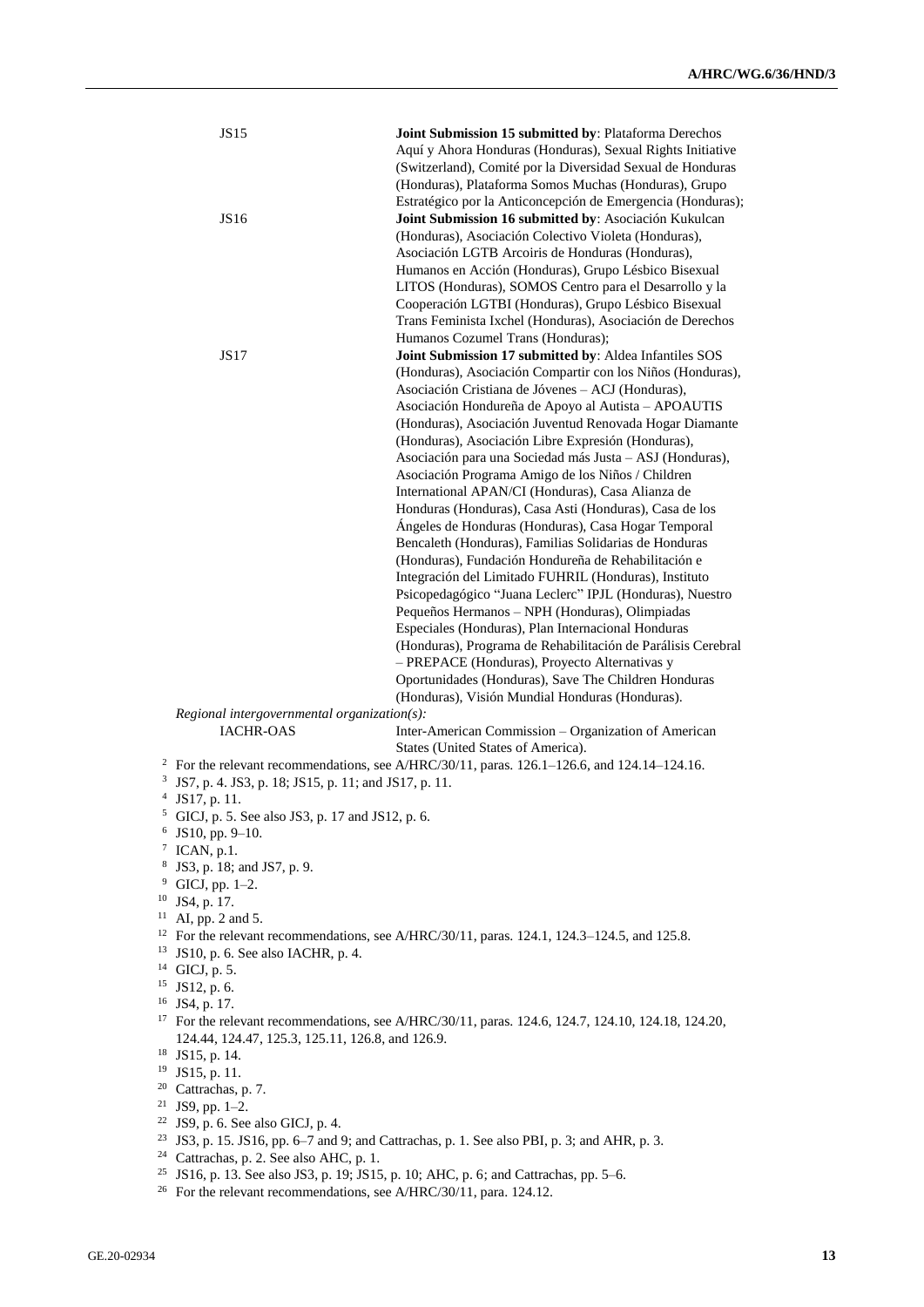- JS3, p. 2; JS10, pp. 2–4; JS13, pp. 1–2; and JS14, pp. 1–3. See also CS, p. 1; and PBI, p. 2.
- PBI, p. 6.
- JS14, p. 7.
- JS10, p. 9.
- PBI, p. 3.
- <sup>32</sup> For relevant recommendations see A/HRC/30/11, paras. 124.2, 124.21–124.23, 124.43, 124.48, 125.28, 125.36, 125.40–125.43, 125.46, 126.11, and 126.12.
- JS3, pp. 4**–**5; JS4, p. 14; JS11, p. 1; JS12, pp. 1 and 5; and IACHR, pp. 2–3, and 12.
- JS12, pp. 1 and 5. See also JS3, p. 4; JS4, pp. 2 and 13; JS17, pp. 7 and 11; and IACHR, p. 5.
- JS12, p. 2; JS3, p. 7; PBI, p. 3; and IACHR, pp. 12–14.
- PBI, p. 5. See also JS3, p. 17; and JS5, p. 3.
- JS12, pp. 1–2.
- JS13, p. 4.
- JS12, p. 3; GICJ, p. 3; and IACHR, p. 1.
- JS12, p. 15.
- GICJ, pp. 2–3.
- JS12, p. 2. See also JS3, p. 17; and CICJ, p. 5.
- GICJ, p. 2. See also JS12, p. 3.
- JS3, p. 17. See also JS12, p. 4.
- JS8, p. 4; JS15, p. 14; JS16, pp. 10–11; AHR, p. 1; Cattrachas, p. 3; and IACHR, pp. 1–2 and 5.
- JS16, p. 10. See also JS8, p. 4; and JS15, p. 14.
- Cattrachas, p. 7; and PBI, p. 3.
- For relevant recommendations see A/HRC/30/11, paras. 124.39–124.41, 124.45, 125.2, 125.4, 125.24, 125.25, 125.29–125.35, 125.39, and 125.44–125.45.
- JS8, p. 1. See also JS3, pp. 2–4; JS6, p. 2; and JS11, pp. 7–8.
- CICJ, p. 2.
- GICJ, p. 2. See also JS11, p. 8; and PBI, p. 4.
- JS3, p. 7. See also PBI, pp. 4–5.
- JS11, pp. 2–3.
- JS4, p. 5; JS11, pp. 9–10; JS14, p. 4; CPR, p. 3; and IACHR, pp. 2 and 10–11.
- JS4, p. 6. See also CS, p. 5.
- JS11, p. 11. See also CS, p. 7.
- CPR, p. 4.
- For relevant recommendations see A/HRC/30/11, paras. 124.42, 124.49–124.56, 125.5, 125.27, 125.47–125.60, and 126.10.
- JS3, p. 5; JS4, p. 12; JS11, p. 8; JS17, p. 7; and IACHR, p. 3. See also PBI, p. 5.
- JS3, pp. 8 and 15; JS4, pp. 5–9; JS7, pp. 12–13; JS10, pp. 4 and 6–7; JS11, pp. 2–4; JS14, pp. 3–5; JS16, p. 15; CS, pp. 5–6; CPJ, pp. 1 and 3; PBI, p. 2; and IACHR, pp. 1 and 14.
- JS10, p. 5; CRP, p. 3; and PBI, p. 2.
- IACHR, pp. 1 and 15. See also CPJ, p. 1.
- JS4, p. 8.
- JS11, p. 6; CS, p. 2; CPJ, pp. 1 and 4; and IACHR, p. 12.
- JS3, pp. 15–16. See also JS11, p. 7.
- PBI, p. 4.
- CPJ, p. 4; PBI, p. 6; and IACHR, p. 12.
- JS11, pp. 6–7. See also PBI, p. 4.
- JS7, p. 13; and PBI, p. 5. See also IACHR, p. 14.
- PBI, p. 2. See also, JS7, p. 13; and JS10, p. 5.
- JS7, p. 13; and JS14, p. 7.
- JS4, p. 10; and CPJ, p. 2.
- CPJ, pp. 2 and 4. See also JS1, p. 2; JS3, p. 9; and JS4, pp. 15–16.
- JS1, p. 4; JS4, p. 16; and CPJ, p. 4. See also CS, p. 6.
- JS10, p. 9. See also JS3, p. 18.
- CS, p. 4.
- For relevant recommendations see A/HRC/30/11, paras. 124.38, 125.22, and 125.23.
- See JS9, p. 8. See also JS3, p. 18.
- ECLJ, p. 2.
- JS9, p. 8; and ECLJ, p. 3.
- JS9, p. 9. See also JS7, p. 5; JS17, p. 12; and ECLJ, p. 3.
- JS15, p. 9; AHC, pp. 3–4; and Cattrachas, pp. 4–5.
- JS1, p. 4.
- <sup>84</sup> For relevant recommendations see A/HRC/30/11, paras. 125.26 and 125.68.
- JS3, pp. 10 and 17.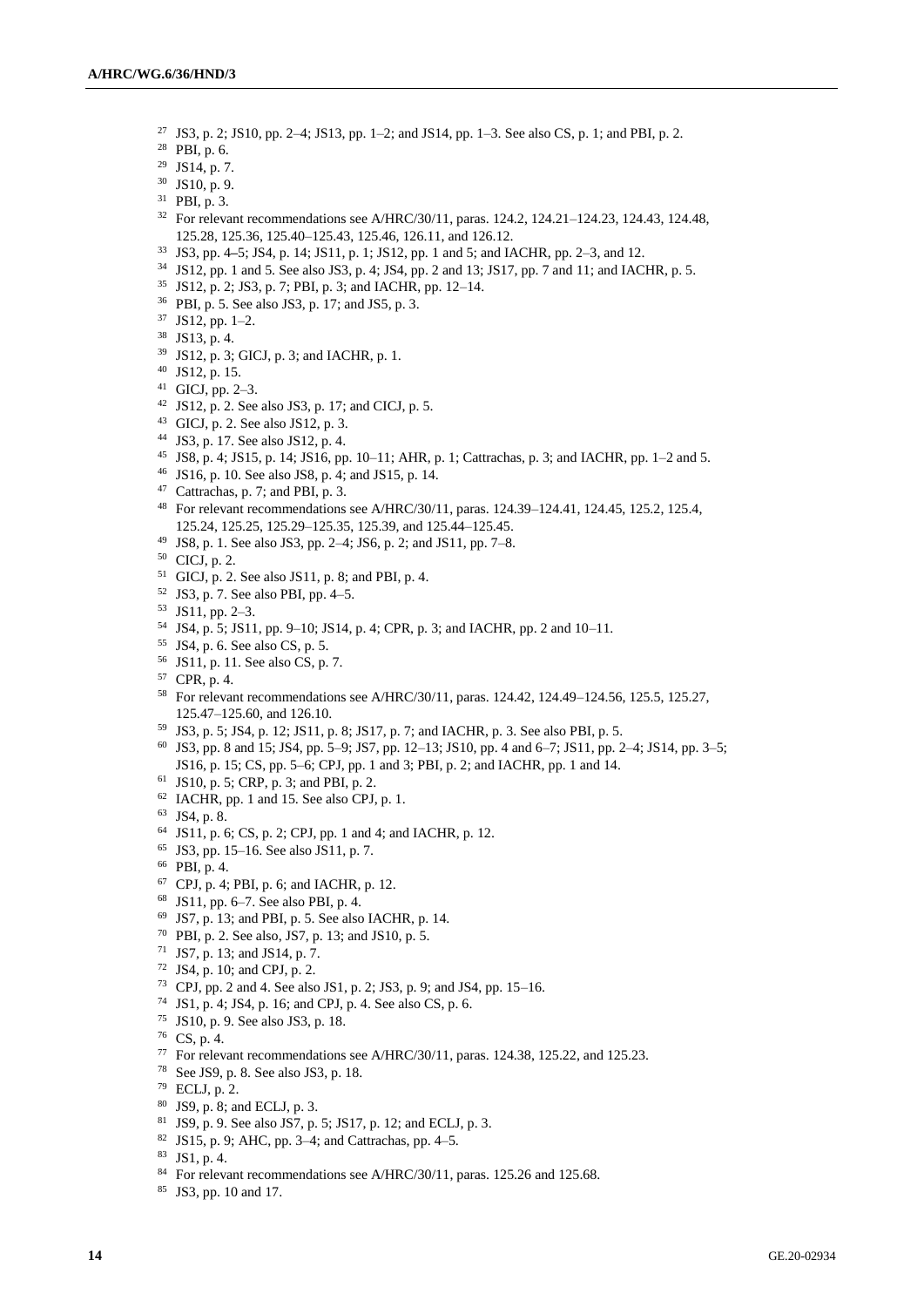- JS5, p. 3.
- JS3, p. 11; and JS5, p. 2.
- JS7, pp. 5 and 8–9.
- JS4, p. 15.
- JS2, p. 3.
- <sup>91</sup> For relevant recommendations see A/HRC/30/11, para. 125.63.
- JS15, p. 5.
- <sup>93</sup> For relevant recommendations see A/HRC/30/11, paras. 125.64, and 125.68-125.71.
- JS3, p. 10. See also JS10, p. 4; and JS15, p. 5.
- JS3, p. 17; and JS7, p. 9.
- JS5, p. 4. See also JS3, p. 11.
- JS10, pp. 2–4.
- JS10, pp. 4–5 and 10. See also JS3, pp. 14 and 19.
- JS3, p. 19.
- <sup>100</sup> For relevant recommendations see A/HRC/30/11, paras. 125.65, 125.72, and 126.7.
- JS5, p. 4. See also JS7, p. 10.
- JS17, p. 12. See also, JS7, p. 12.
- GICJ, pp. 3 and 5.
- JS15, p. 8.
- JS3, pp. 12 and 18; JS7, pp. 10–12; JS15, pp. 7–8; and CPR, pp. 1–2 and 8. See also JS17, p. 11; and IACHR, p. 14.
- CPR, pp. 2 and 4.
- JS2, pp. 1, 4–6 and 9. See also CPR, pp. 5–6.
- <sup>108</sup> For relevant recommendations see A/HRC/30/11, paras. 125.6, 125.18, 125.20, 125.61, and 125.73– 125.75.
- JS9, p. 2. See also JS8, p. 3; JS17, pp. 4–5; and CPJ, p. 4.
- JS8, p. 3.
- JS9, p. 3. See also JS8, p. 12.
- JS15, p. 3. See also JS7, p. 11.
- JS17, p. 11.
- For relevant recommendations see A/HRC/30/11, paras. 124.9, 124.14, 124.19, 124.24–124.28, 124.30–124.34, 124.46, 125.12, 125.13, 125.37, 125.38, 125.62, 125.66, and 125.67.
- JS3, p. 12. See also AHC, pp. 4–5.
- JS3, p. 12. JS7, pp. 1 and 3; JS 9, p. 6; JS15, p. 12; CPR, p. 2; and GICJ, p. 4.
- IACHR, p. 13.
- JS7, p. 2. See also AHC, p. 6.
- JS15, p. 15. See also JS3, p. 17; and JS7, p. 3.
- JS7, p. 5; JS15, pp. 9 and 15; and CPR, p. 8.
- JS7, p. 4.
- <sup>122</sup> For relevant recommendations see A/HRC/30/11, paras. 124.17, 124.36, 124.37, 124.58, 125.15, 125.16, 125.17, 125.18, 125.21, 125.62, 125.66, and 125.67.
- JS9, p. 5.
- JS17, pp. 3 and 10. See also JS3, p. 18.
- JS 3, p. 18.
- JS3, p. 12; JS8, p. 3; and JS9, p. 2. See also Red COIPRODEN, pp. 1–2.
- JS9, p. 2.
- JS17, p. 11.
- JS9, pp. 4–5.
- JS17, p. 8. See also JS9, p. 7.
- For relevant recommendations see A/HRC/30/11, paras. 124.8, 124.57, 124.59, and 125.76.
- CS, pp. 1 and 6. See also JS3, p. 15; JS14, p. 1; and IACHR, p. 14.
- JS3, p. 19; JS13, p. 6; JS14, p. 7; and CS, p. 7.
- JS13, pp. 2 and 4. See also JS9, p. 8; and IACHR, p. 14.
- JS14, pp. 3–7. See also CS, pp. 5–6; and IACHR, pp. 1–2.
- JS10, p. 9.
- <sup>137</sup> For relevant recommendations see A/HRC/30/11, paras. 125.19, and 125.77–125.81.
- JS6, pp. 4–6. See also JS8, pp. 3–5.
- JS8, pp. 12 and 14. See also JS3, p. 19; JS6, p. 11; and JS17, p. 12.
- JS10, p. 5; JS5, p. 3; and JS8, pp. 1–2. See also Red COIPRODEN, pp. 1–2.
- JS8, pp. 5–6. See also IACHR, pp. 3–4.
- JS3, p. 6. See also JS8, p. 6.
- JS9, p. 5.
- JS8, pp. 7–8.